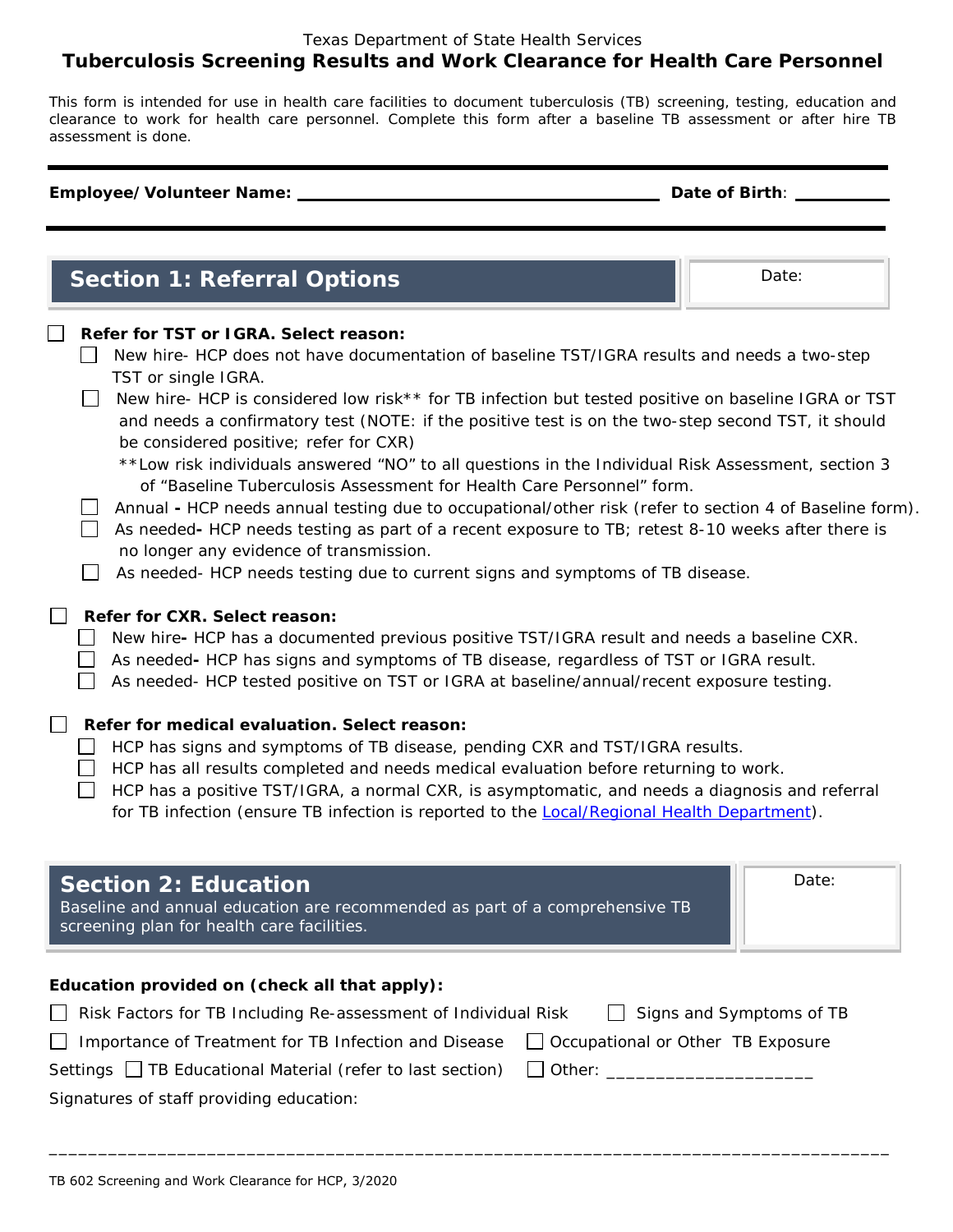Texas Department of State Health Services **Tuberculosis Screening Results and Work Clearance for Health Care Personnel** 

| <b>Section 3: Results of Testing</b>                                                                                                                                                                                                                                        |                        |                                                                                               | Name:          |                                               |                                                                                                          |
|-----------------------------------------------------------------------------------------------------------------------------------------------------------------------------------------------------------------------------------------------------------------------------|------------------------|-----------------------------------------------------------------------------------------------|----------------|-----------------------------------------------|----------------------------------------------------------------------------------------------------------|
|                                                                                                                                                                                                                                                                             |                        |                                                                                               | Date of Birth: |                                               |                                                                                                          |
|                                                                                                                                                                                                                                                                             |                        | <b>Tuberculin Skin Test (TST)</b>                                                             |                |                                               |                                                                                                          |
| Test Location: □ Left Arm □ Right Arm □ Other: _________________________________<br>Manufacturer: Lot #: Lot #: Lot #: Expiration Date: Lot #: Lot #: Lot #: Lot #: Lot #: Lot #: Lot #: Lot #: Lo<br>This result* is considered: $\Box$ Positive $\Box$ Negative           |                        |                                                                                               |                |                                               |                                                                                                          |
|                                                                                                                                                                                                                                                                             |                        | If two-step skin test is needed for baseline, place second skin test 1-3 weeks after first;   |                |                                               | If TST is needed after exposure to infectious TB, repeat 8-10 weeks after break in contact from exposure |
| Test Location: $\Box$ Left Arm $\Box$ Right Arm $\Box$ Other: ________________________<br>Manufacturer: Lot #: Lot #: Lot #: Expiration Date: Letter Manufacturer: Lotter Manufacturer: Lotter Manufacturer:<br>This result* is considered: $\Box$ Positive $\Box$ Negative |                        |                                                                                               |                | Reading: ________mm                           |                                                                                                          |
| Test Location: □ Left Arm □ Right Arm □ Other: ________________________________<br>Manufacturer: Lot #: Lot #: Expiration Date: Lot #: Lot #: Lot #: Lot #: Lot #: Lot #: Lot #: Lot #: Lot #: Lo<br>This result* is considered: $\Box$ Positive $\Box$ Negative            |                        |                                                                                               |                |                                               |                                                                                                          |
|                                                                                                                                                                                                                                                                             |                        | <b>Interferon Gamma Release Assay (IGRA)</b>                                                  |                |                                               |                                                                                                          |
| Baseline IGRA Test/Date: ____________________ Administered by: __________________                                                                                                                                                                                           |                        |                                                                                               |                |                                               |                                                                                                          |
| $Test: \Box$ QFT-GIT                                                                                                                                                                                                                                                        |                        |                                                                                               |                |                                               |                                                                                                          |
| Result: $\overline{\phantom{a}}$ Positive                                                                                                                                                                                                                                   | $\Box$ Negative $\Box$ |                                                                                               |                | Indeterminate $\Box$ Borderline (T-Spot only) |                                                                                                          |
| If IGRA is needed after exposure to infectious TB, repeat 8-10 weeks after break in contact from exposure                                                                                                                                                                   |                        | Perform confirmatory IGRA if HCP is unlikely infected with MTB and tests positive on baseline |                |                                               |                                                                                                          |
| IGRA Test/Date: ______________                                                                                                                                                                                                                                              |                        |                                                                                               |                |                                               |                                                                                                          |
| $\Box$ QFT-GIT<br>Test:                                                                                                                                                                                                                                                     | $\Box$ T-Spot          | $\Box$ Other                                                                                  |                |                                               |                                                                                                          |
| Result*: $\Box$ Positive                                                                                                                                                                                                                                                    | $\Box$ Negative        | Indeterminate<br>$\perp$                                                                      |                | Borderline (T-Spot only)                      |                                                                                                          |
|                                                                                                                                                                                                                                                                             |                        | <b>Chest X-Rays</b>                                                                           |                |                                               |                                                                                                          |
| First Chest x-ray/Date: Results: Results:                                                                                                                                                                                                                                   |                        |                                                                                               |                |                                               |                                                                                                          |
|                                                                                                                                                                                                                                                                             |                        |                                                                                               |                |                                               |                                                                                                          |
| *Refer to cdc.gov/tb/publications/factsheets/testing/skintesting.htm and<br>cdc.gov/tb/publications/factsheets/testing/igra.htm for interpreting TST and IGRA results, especially in<br>immunocompromised individuals.                                                      |                        |                                                                                               |                |                                               |                                                                                                          |